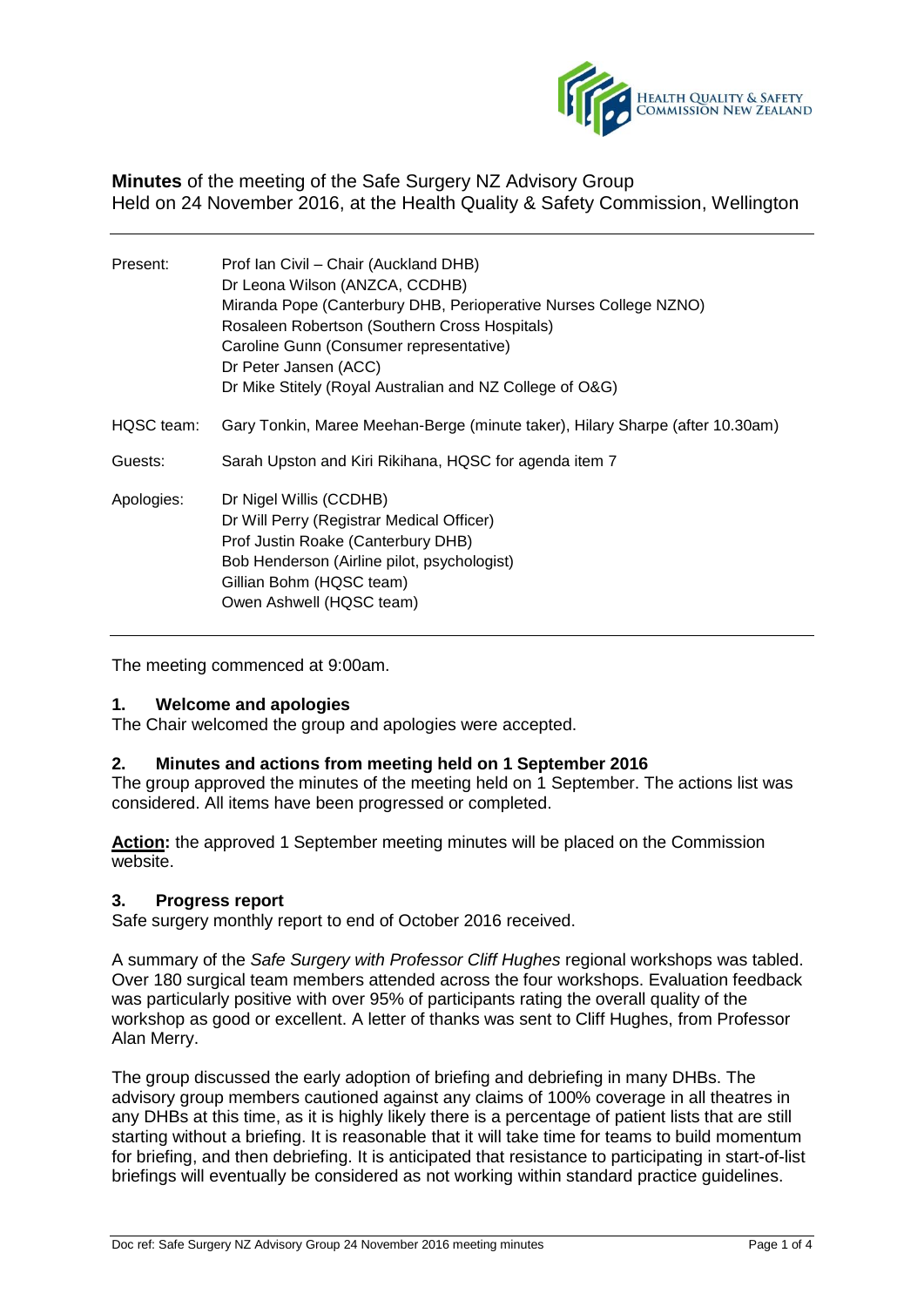The first quarter of Quality and Safety Marker (QSM) results were discussed. Nineteen DHBs now have a baseline result; all have areas they need to improve. Any team that did not achieve the target of 50 observed audit moments of each of Sign In, Time Out and Sign Out will be encouraged to develop a plan to achieve this target in subsequent quarters. Any team that did not achieve the 100% target that all components of the checklist are reviewed by the team (uptake) must prioritise improving this result. The earlier QSM that was retired in 2015 measured uptake and DHBs results were consistently high, with the then 95% target consistently achieved by most teams for all three steps of the surgical safety checklist. The quality of engagement between professions around the checklist (engagement) results will improve over time, but again teams will be encouraged to develop a plan, and offered support, to achieve the QSM engagement targets.

Before the results are released publicly, each DHB will be sent their data so we can confirm accuracy, and an offer of support from the safe surgery programme team to assist with improvement planning.

**Action:** the programme team will work with each DHB safe surgery project team to confirm QSM results and provide support with improvement planning.

An overview of progress on the co-design and consumer engagement approach was presented to the group. Hutt Valley DHB (HVDHB) and Capital & Coast DHB (CCDHB) have safe surgery teams attending the Partners in Care co-design training. HVDHB is working on a surgical admissions information project and CCDHB is working on reviewing the Commission's 'keeping you safe during surgery' pamphlet. The co-design workshop dates at HVDHB are 1 November and 8 February. The 1 November workshop was well attended and well received. There is a series of supporting webinars, with the first follow up webinar planned for 10 November. The Safe Surgery Project Manager is attending the training and supporting these two teams' projects.

Southern Cross has asked the Commission and ACC to participate in their review of the "blood clots and you" brochure. The Commission (and ACC) is considering endorsing the brochure and using this as a national resource. The group were interested in the review process and the subsequent improvements to this well regarded patient information tool. In 2014, a Southern Cross patient survey showed 82% of discharged patients agreed they were satisfied they had adequate information about detecting and preventing blood clots. In 2016, patient survey showed this had increased to 94% satisfaction with patient information about blood clots.

Additional wording suggestions were raised by the group, which will be considered by Southern Cross. The review has also resulted in improvements to the Southern Cross website, including additional references and clearer instructions around wearing of pressure stockings.

Action: the programme team will liaise with Southern Cross and ACC about agreeing and endorsing the "blood clots and you" patient information brochure.

# **4. Programme planning 2017/18**

The advisory group discussed the core components of the programme that will continue into subsequent years. These were identified as maintaining a trained auditor group in each DHB, a national auditor training support programme, monitoring QSM results, and supporting local surgical teams to improve surgical safety culture and performance where required. Additional activities could include monitoring international developments and addressing local trends that auditors and experts are observing.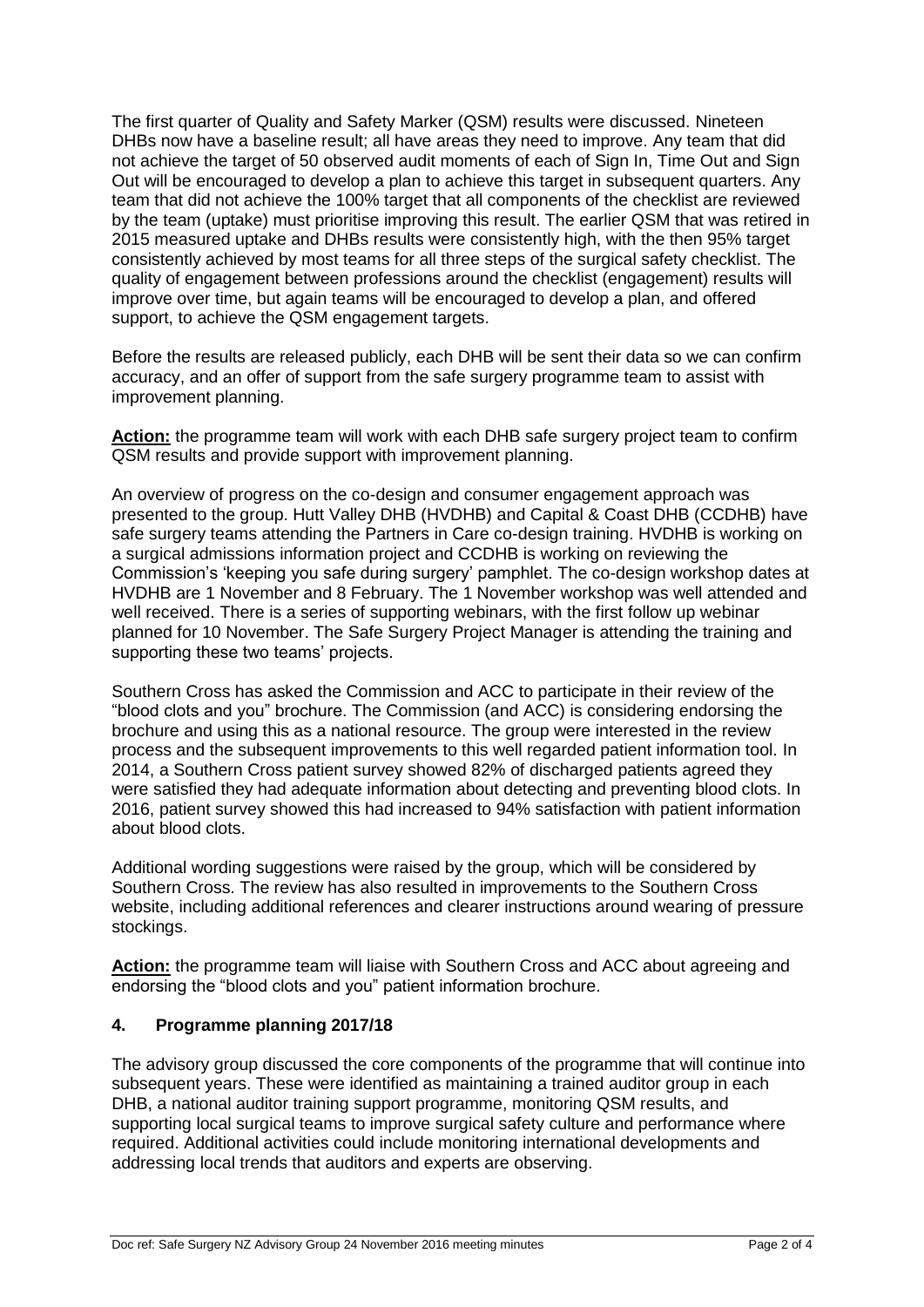Long term advice and support of the programme activity has yet to be determined, although discussions with the Perioperative Mortality Review Committee are progressing well. It is the Commission's intention that the work programme and Clinical Lead will continue to be supported by a group providing advice at a national level. Future support and resourcing will be primarily focused on maintaining the momentum that will result in an improved surgical safety culture across all surgical teams in the country.

**Action:** the programme team will develop a 2017/18 plan, with associated budget, for the Board to consider in February.

# **5. POMRC/SSNZ joint workshop progress**

The agenda for the POMRC/SSNZ joint workshop on 21 June 2017 is progressing. POMRC has identified areas of focus for the joint workshop such as the annual report, aortic aneurysm outcomes, and the effect of deprivation on outcomes. SSNZ will present the second surgical safety culture survey results and the findings of the programme evaluation. The Chair recommended advisory group member Mr Justin Roake as a possible speaker on abdominal aortic aneurysm if POMRC had not yet identified a speaker on this topic.

**Action:** the two programme teams will progress the agenda and present a draft to the next advisory group meeting.

# **6. Evaluation progress – interim findings report**

Karen Orsborn, General Manager HQSC and Hilary Sharpe, Senior Analyst HQSC joined the meeting.

The group were updated on the follow up actions from their review and input into an early draft of the second fieldwork report in September. A number of recommendations about improving the second fieldwork report were acted upon. The group's recommendation that Sapere widen the breadth of interviewees, especially to include more surgeons, was actioned by the research team (a number of surgeons were interviewed while attending the Northern Region safe surgery workshop in October).

Discussion focused on the benefits realisation and value for money sections of the near final report. The programme benefits realisation results are inconclusive at this stage, with no obvious decline in adverse events, albeit the reported numbers are small. The value for money section includes an updated cost benefit analysis from the 2012 information. This now includes the actual costs of the programme and provides a number of scenarios. All scenarios demonstrate positive cost benefit outcomes.

The evaluation steering group had earlier identified that the benefits realisation has yet to demonstrate any difference, acknowledging that very early data only has been included, and the risk adjusted Sepsis and VTE models and subsequent QSM data will make a difference. Similarly, the value for money findings are from early data, however this already demonstrates significant gains.

The private provider representative on the group raised a concern about the methodology of the private surgical provider survey approach. A further round of review and amendments was agreed.

Information about the MORSim programme research approach was presented to the group. It was suggested that the SSNZ programme has created a focus and raised the profile of quality improvement and patient safety in the surgical setting. We expect to see improvement regardless of MORSim, but also anticipate improvement triggered by MORSim.